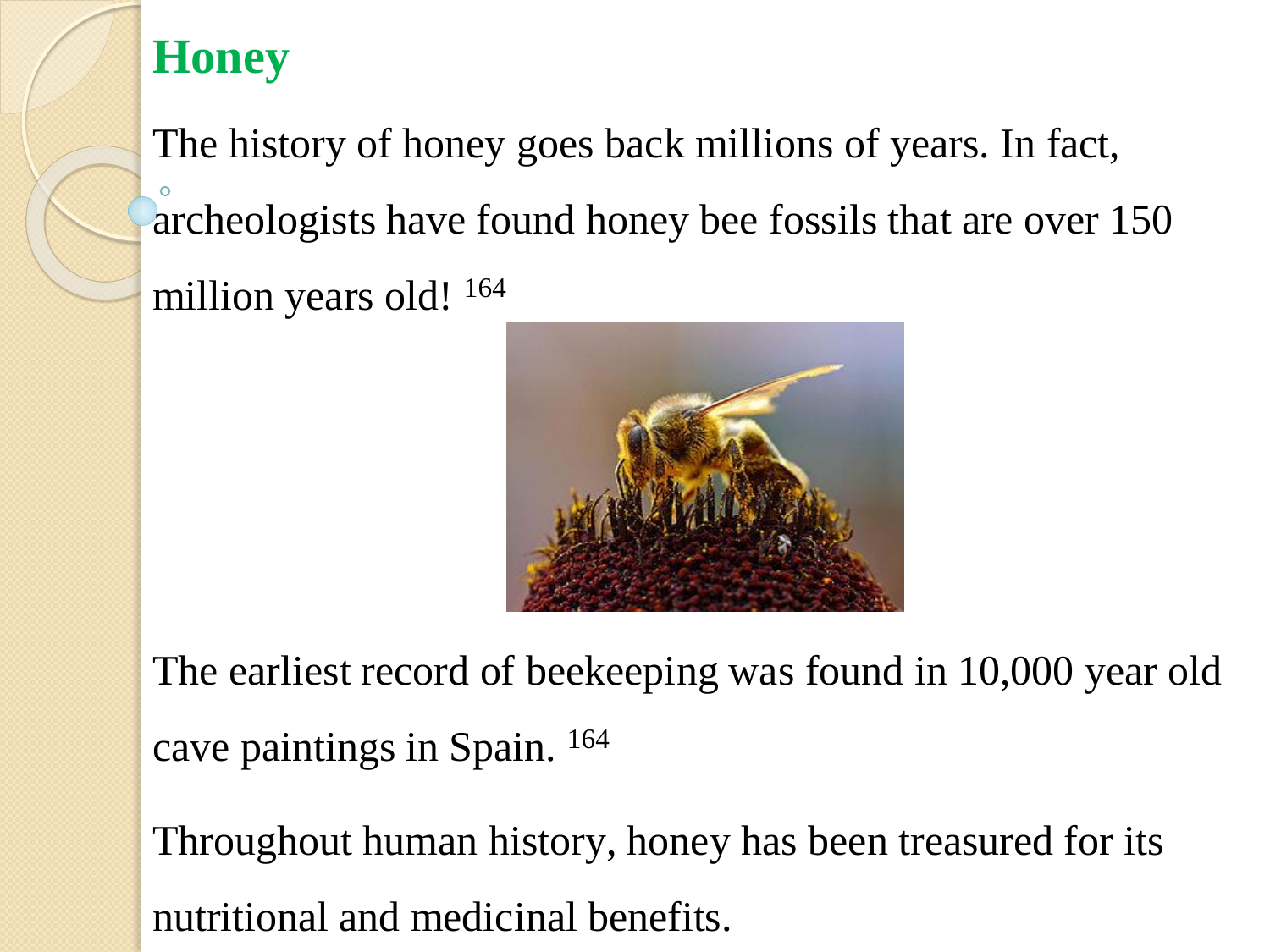

There are approximately 25,000 known species of bees in the world. In the United States, there are over 300 different varieties of honey available for purchase. Each type of honey has its own distinct flavor and nutritional makeup, but they all provide health benefits, both internally and topically. <sup>165</sup>

Despite its sugar content, honey has a relatively low Glycemic Index rating. The sugar in honey is absorbed slowly into the bloodstream, as opposed to the sucrose in table sugar that causes an immediate insulin spike to occur upon ingestion. 165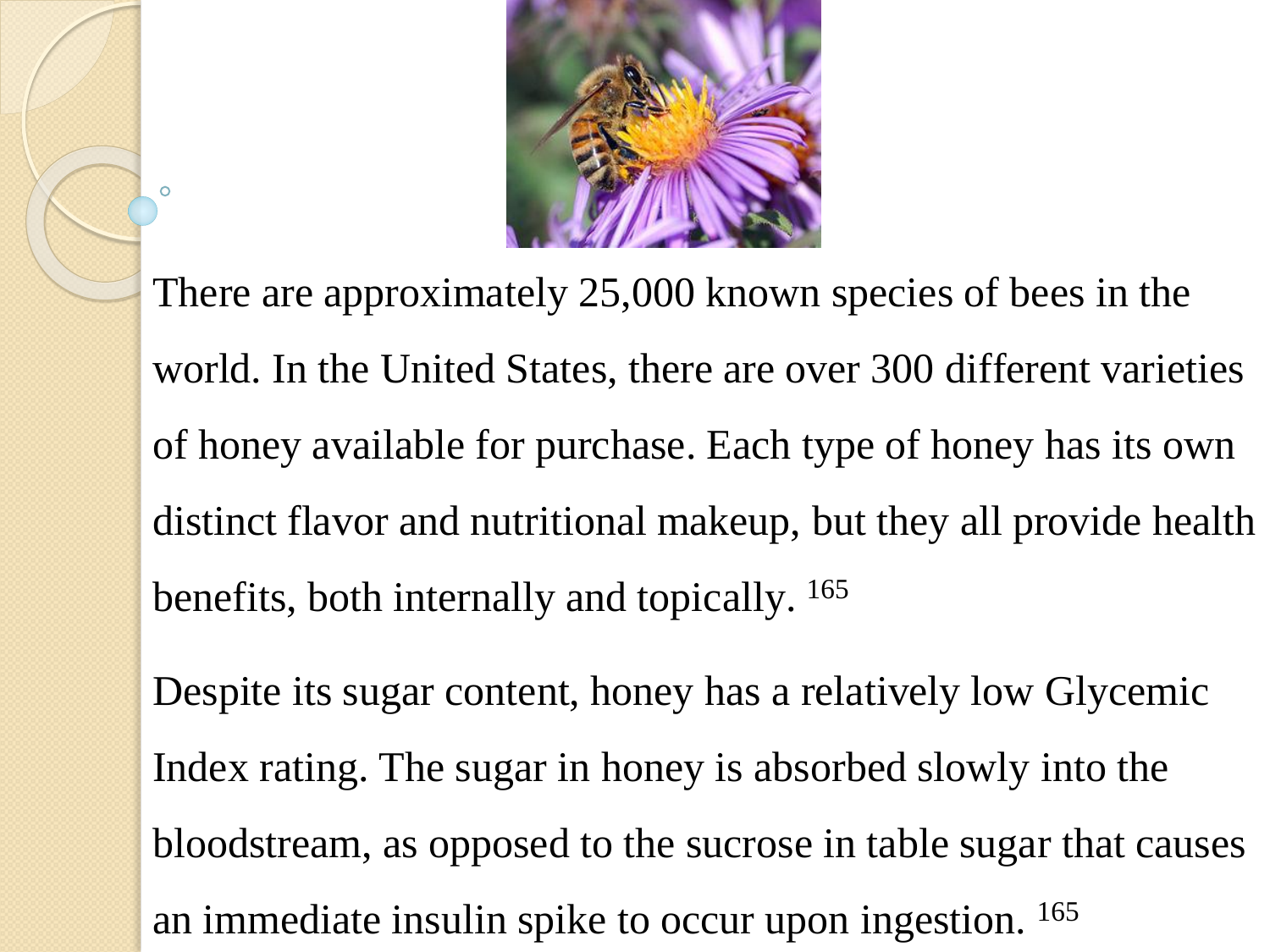Gastroenteritis refers to "inflammation of the gastrointestinal tract, usually the stomach and intestines," which can be caused by a viral or bacterial infection. <sup>166</sup>

According to the Centers for Disease Control (CDC), from 1999 to 2007, deaths due to gastroenteritis "more than doubled" among all age groups.  $167$ 

In 1985, the *British Medical Journal* reported on a clinical study that evaluated honey's influence on the duration of gastroenteritis in infants and children. The results demonstrated that oral ingestion of "honey shortens the duration of bacterial diarrhea," and "may safely be used as a substitute for glucose in an oral rehydration solution containing electrolytes." 168